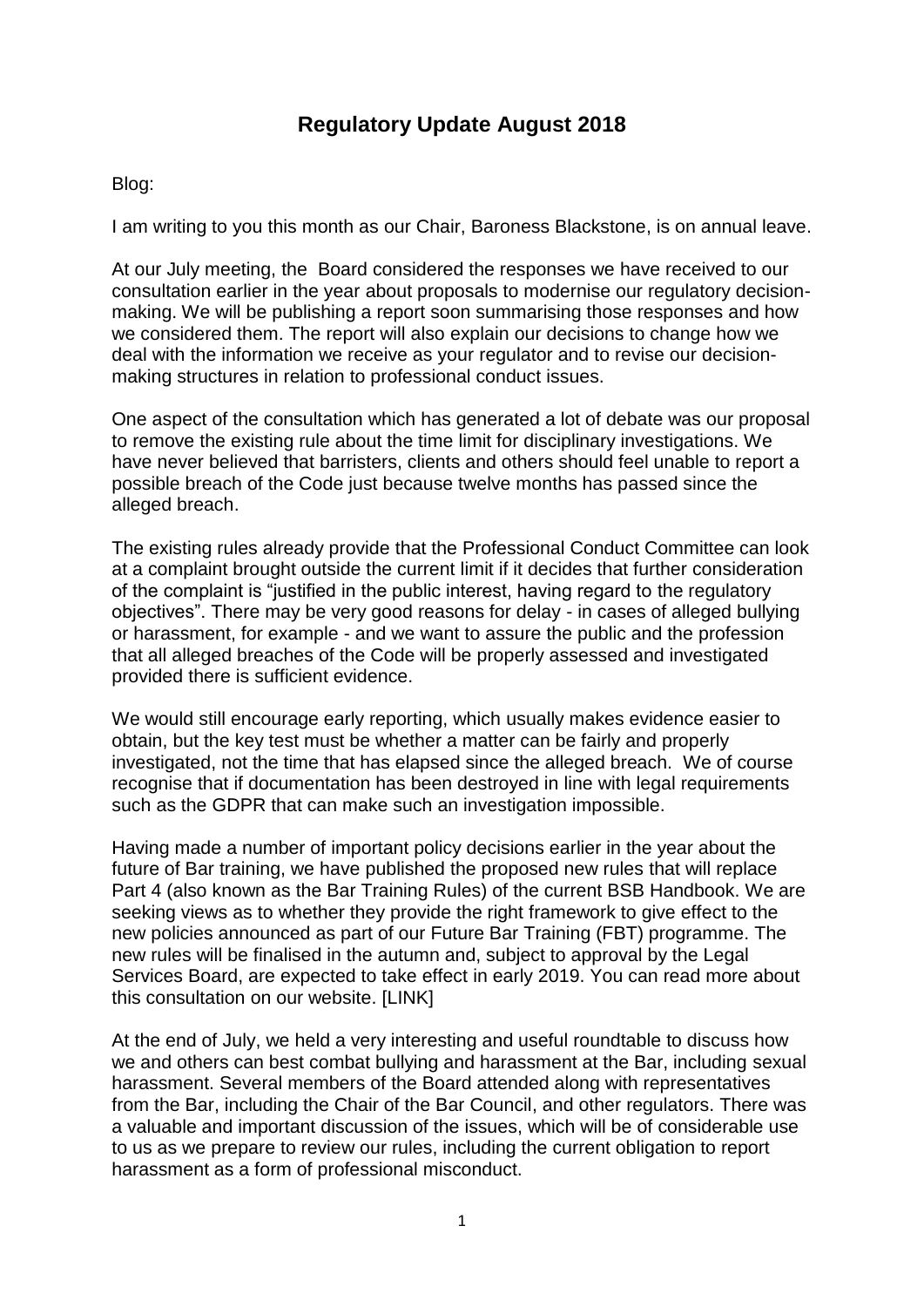If you offer pupillages, do please also look out for our email questionnaire this month which will help you to find out how to become authorised as an Approved Education and Training Organisation under our new Bar training rules which will take effect next year. If you don't receive such an email and want to offer pupillages next year please do get in contact with us by emailing **[contactus@barstandardsboard.org.uk.](mailto:contactus@barstandardsboard.org.uk)**

Finally, we have published our latest [Annual Report.](https://www.barstandardsboard.org.uk/media/1945100/bsb_annual_report_2017-18.pdf) If you want to know more about our work during 2017-18, I do hope that you will read it.

## **BSB seeks views on draft of new Bar training rules**

Last month we [launched a consultation](https://www.barstandardsboard.org.uk/media/1943343/rule_change_condoc.pdf) to seek views as to whether our proposed new rules for the training and qualification of barristers provide the right framework to give effect to the new policies announced recently by the regulator as part of our Future Bar Training (FBT) programme.

The rules themselves set a high-level framework and much of the policy implementation will be achieved by additional supporting documents, the overall effect of which will be:

- the authorisation of a limited number of future training routes for students to qualify as barristers in England and Wales. This policy was first announced in the BSB's [Statement in March 2017](https://www.barstandardsboard.org.uk/media/1825162/032317_fbt_-_policy_statement_version_for_publication.pdf) and will be facilitated by the new rules. A separate Authorisation Framework outlines in more detail the basis by which the BSB will authorise training courses within any of the new training routes;
- confirmation of the role of the Inns of Court in the training and qualification of barristers, as announced in the BSB's [Policy Statement](https://www.barstandardsboard.org.uk/media-centre/press-releases-and-news/bsb-agrees-approach-on-the-role-of-the-inns-of-court-in-the-future-of-bar-training/) in March 2018; and
- provision for the future of pupillage and other forms of work-based learning including the policy changes announced in the BSB's [Policy Statement in May](https://www.barstandardsboard.org.uk/media-centre/press-releases-and-news/bsb-agrees-further-key-elements-for-the-future-of-bar-training/)  [2018.](https://www.barstandardsboard.org.uk/media-centre/press-releases-and-news/bsb-agrees-further-key-elements-for-the-future-of-bar-training/)

The consultation presents a new, simplified set of qualification rules that will replace Part 4 (also known as the Bar Training Rules) of the current BSB Handbook. The consultation paper provides more detail about the specific rules that it is proposed will be introduced.

The new rules will be finalised in the autumn and, subject to approval by the Legal Services Board, are expected to take effect in early 2019. The closing date for this consultation is 17 September 2018.

### **BSB publishes its Annual Report for 2017-18**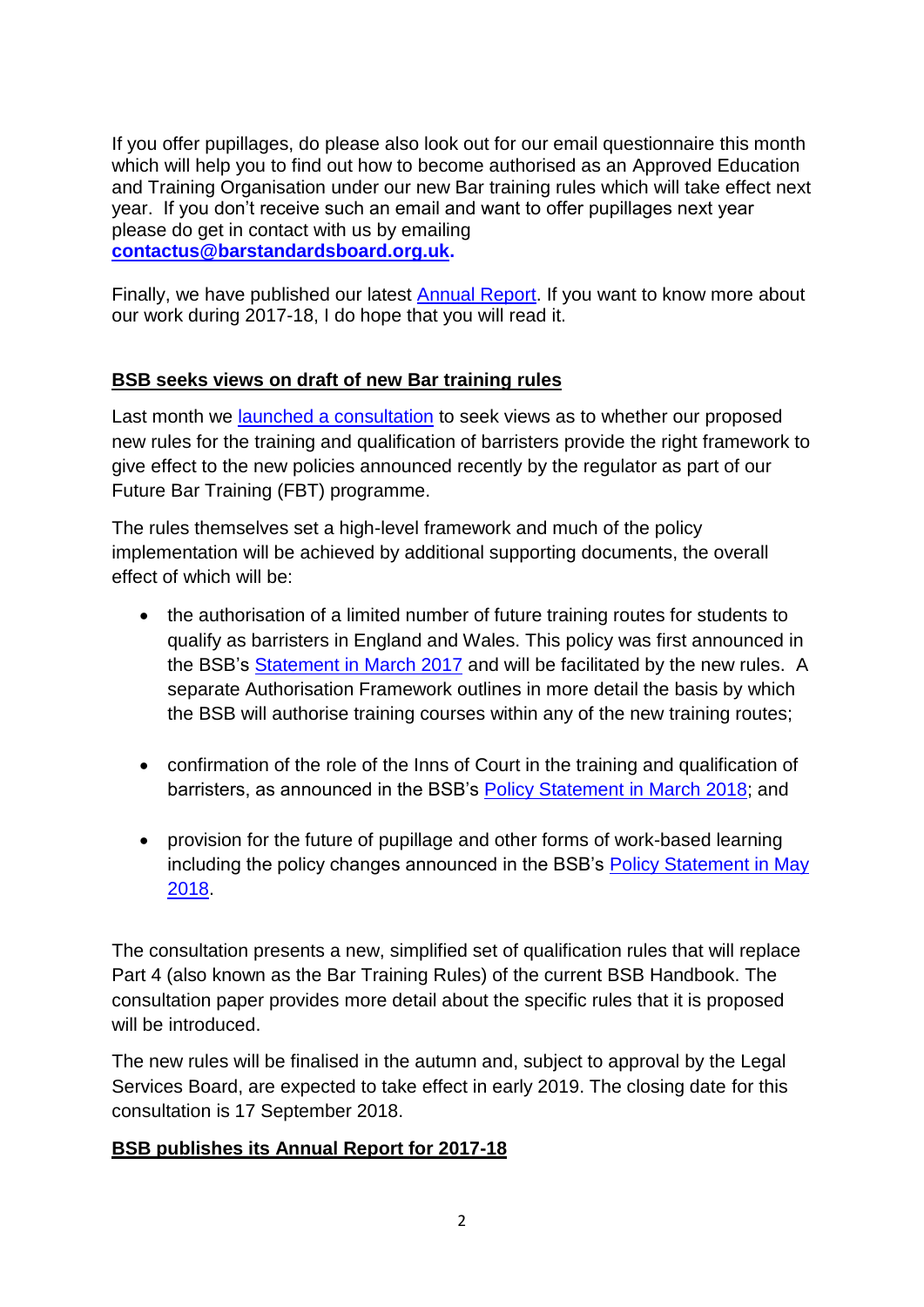Last month we published our latest [Annual Report](https://www.barstandardsboard.org.uk/media/1945100/t2_bsb_annual_report_2017-18_v11.pdf) summarising our achievements during the 2017-18 business year.

Highlights of our work during the second year of our current three-year Strategic Plan included:

- continuing with our Future Bar Training (FBT) programme, including consulting on the rules governing pupillage and the role of the Inns of Court in the training and qualification of barristers;
- responding to the Competition and Markets Authority's (CMA's) recommendations, including consulting on proposals to introduce new transparency standards for the Bar so consumers can make more informed decisions about barristers' services;
- deciding to change the standard of proof applied in professional misconduct proceedings from the criminal to the civil standard to bring our disciplinary arrangements in line with most other professions;
- beginning to implement a new regulatory approach for barristers working in the Youth Courts, so that the BSB can work closely with them to help improve advocacy standards for young people; and
- publishing new guidance for the public and for professionals on immigration and asylum related legal issues to help people to navigate the legal system more easily.

The report also describes the day-to-day tasks we undertake when regulating barristers and specialised legal businesses in England and Wales in the public interest. This work includes supervising barristers' chambers, assessing complaints about barristers' professional conduct, complying with statutory equality and diversity responsibilities, and a range of tasks associated with overseeing the qualification of new barristers.

We also published a separate document alongside our Annual Report containing the Cost [Transparency](https://www.barstandardsboard.org.uk/media/1945108/cost_transparency_metrics_2017_18.pdf) Metrics for 2017-18 specified by the Legal Services Board.

### **Update for the New Authorisations Framework – Are you a Pupillage Training Organisation (PTO)?**

In March 2017, we announced proposed changes to the way in which we regulate qualification as a barrister, these proposals have now been agreed.

From January 2019, we will introduce a new [Authorisation Framework,](https://www.barstandardsboard.org.uk/media/1936669/authorisation_framework.pdf) which will govern the authorisation of Approved Education and Training Organisations (AETOs). This means that providers of any element of training, including pupillage, will need to have been authorised explicitly by the BSB under the new Authorisation Framework.

Although the new arrangements come into effect in January 2019 they will impact on pupillages starting in the autumn of 2018. We will be contacting you to ask whether you intend to continue to take pupils under the new framework.